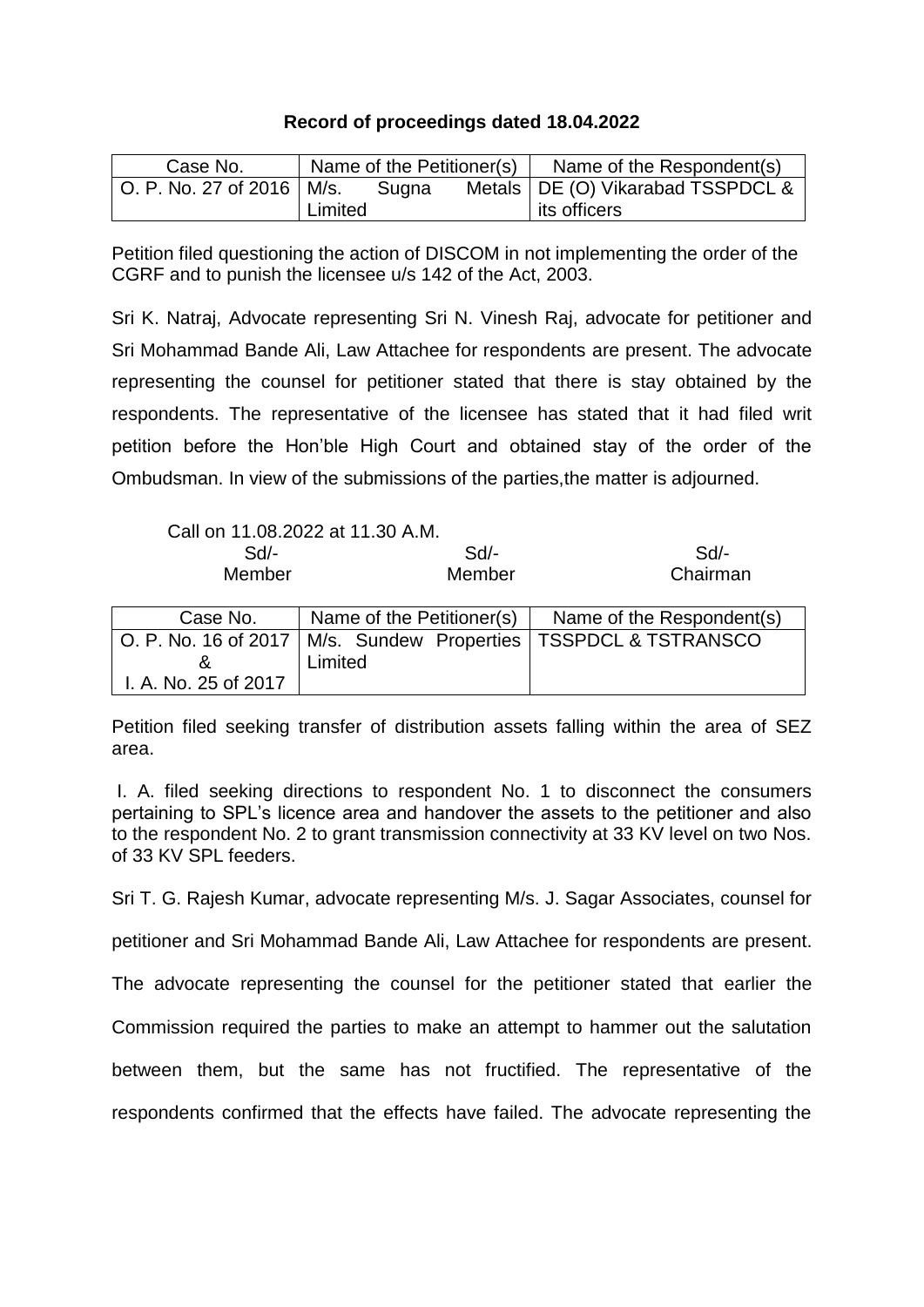counsel for petitioner sought time to make submissions in the matter by two weeks.

In view of the request made by the advocate for petitioner, the matter is adjourned.

|                     | Call on 23.05.2022 at 11.30 AM. |                           |  |
|---------------------|---------------------------------|---------------------------|--|
| $Sd$ -              | $Sd$ -                          | Sd                        |  |
| Member              | Member                          | Chairman                  |  |
| Case No.            | Name of the Petitioner(s)       | Name of the Respondent(s) |  |
| O. P. No. 4 of 2021 | M/s. Sundew Properties Limited  | $-$ None $-$              |  |

Petition filed seeking determination of tariff for the power procured by it / to be charged to its consumers with TSSPDCL tariff as the ceiling tariff.

Sri T. G. Rajesh Kumar, advocate representing M/s. J. Sagar Associates, counsel for petitioner is present. The advocate representing the counsel for the petitioner stated that the matter is connected with O. P. No. 16 of 2017 and accordingly, the same may be adjourned. Therefore, the matter is adjourned.

| Call on 23.05.2022 at 11.30 AM. |        |          |
|---------------------------------|--------|----------|
| $Sd/-$                          | Sd     | $Sd/$ -  |
| Member                          | Member | Chairman |

| Case No.                                            |                        | Name of the Petitioner(s) $\vert$ Name of the Respondent(s) |
|-----------------------------------------------------|------------------------|-------------------------------------------------------------|
| $\vert$ O. P. (SR) No. 57 of 2021 $\vert$ M/s. Halo |                        | Energies   TSSPDCL & its officers                           |
|                                                     | <b>Private Limited</b> |                                                             |
| I. A. (SR) No. 58 of 2021                           |                        |                                                             |

Petition filed seeking to question the levy of cross subsidy surcharge towards the power drawn by its consumers.

I. A. filed seeking direction to the respondents not to deduct or recover CSS from the bills of its consumers pending disposal of the main petition.

There is no representation for petitioner. The Commission, having noticed that the adjournment was granted earlier to apprise it about the withdrawal of the writ petition filed by the writ petitioner, finds no information placed on record. However, Sri Deepak Chowdary, Advocate assisted the Commission by stating that the writ petition filed by the petitioner has been withdrawn, which information, he is in the know of the same. In view of the situation obtaining the matter, the petition is adjourned.

| Call on 11.08.2022 at 11.30 A.M. |        |          |
|----------------------------------|--------|----------|
| Sd/-                             | Sd     | Sd       |
| Member                           | Member | Chairman |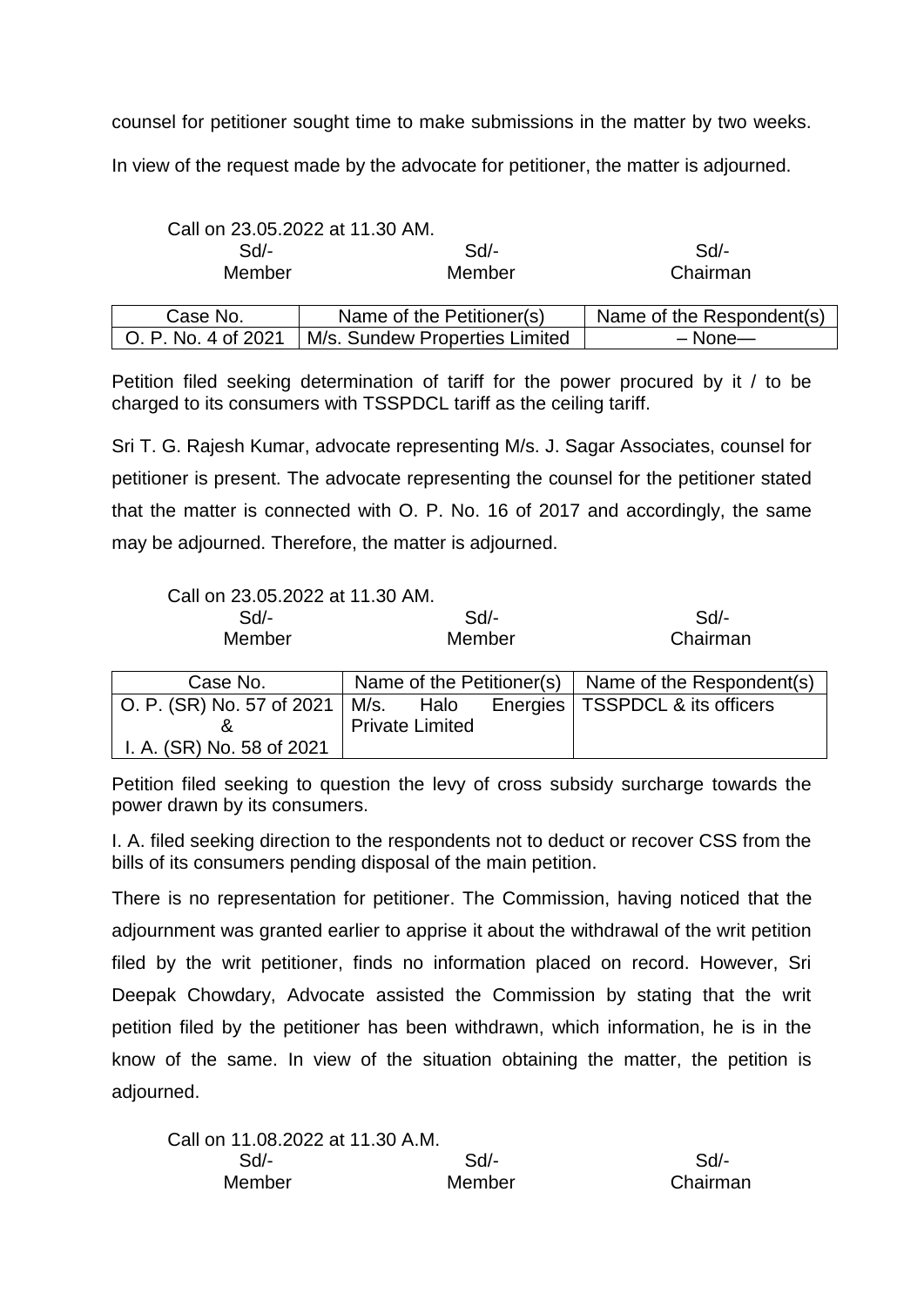| Case No.                    | Name of the Petitioner(s) |      |  | Name of the Respondent(s)     |
|-----------------------------|---------------------------|------|--|-------------------------------|
| O. P. No. 21 of 2022   M/s. |                           | Rain |  | Cements   TSTRANSCO & TSSPDCL |
|                             | Limited                   |      |  |                               |

Petition filed seeking directions to the respondents to treat its WHRS plant as renewable source.

Sri Deepak Chowdary, Advocate representing Sri Challa Gunaranjan, advocate for petitioner is present. There is no representation for respondents. The counsel for petitioner stated that the petition is filed for declaring the petitioner as a renewable source, however, while filing the petition the documents have mixed up and the same relating to petition filed before APERC have been filed in this petition, which are not relevant. He is proposing to file interlocutory application to place correct material on record. He sought time of two weeks. In view of the request made by the counsel for petitioner, the matter is adjourned.

| Call on 02.05.2022 at 11.30 A.M.<br>$Sd$ -<br>Member |                           | $Sd$ -<br>Member          | Sd<br>Chairman                           |
|------------------------------------------------------|---------------------------|---------------------------|------------------------------------------|
| Case No.                                             |                           | Name of the Petitioner(s) | Name of the Respondent(s)                |
| O. P. No. 27 of 2022                                 | <b>Industries Limited</b> |                           | M/s. Penna Cements   TSTRANSCO & TSSPDCL |

Petition filed seeking clarification and / or exemption from RPPO by considering the energy consumed from its WHRS plant through cogeneration process.

Sri Deepak Chowdary, Advocate representing Sri Challa Gunaranjan, advocate for petitioner is present. There is no representation for respondents. The counsel for petitioner stated that the petition is filed for treating the petitioner's WHRS plant as a renewable source. The petitioner has not filed any submissions to the original proceedings in O. P. No. 31 of 2020 initiated by the Commission. The Commission had, while disposing of the petitions filed by M/s. India Cements and others, limited the application of RPPO compliance to 2018-19 only. The same relief may be granted in this petition also as has been observed in the orders referred above. The Commission pointed out that SLDC will initiate action in the matter and the Commission will take up the compliance aspect separately. However, the counsel for petitioner pointed out that the relief may be considered to a limited extent for the present in this case and it will be constrained to file every year seeking such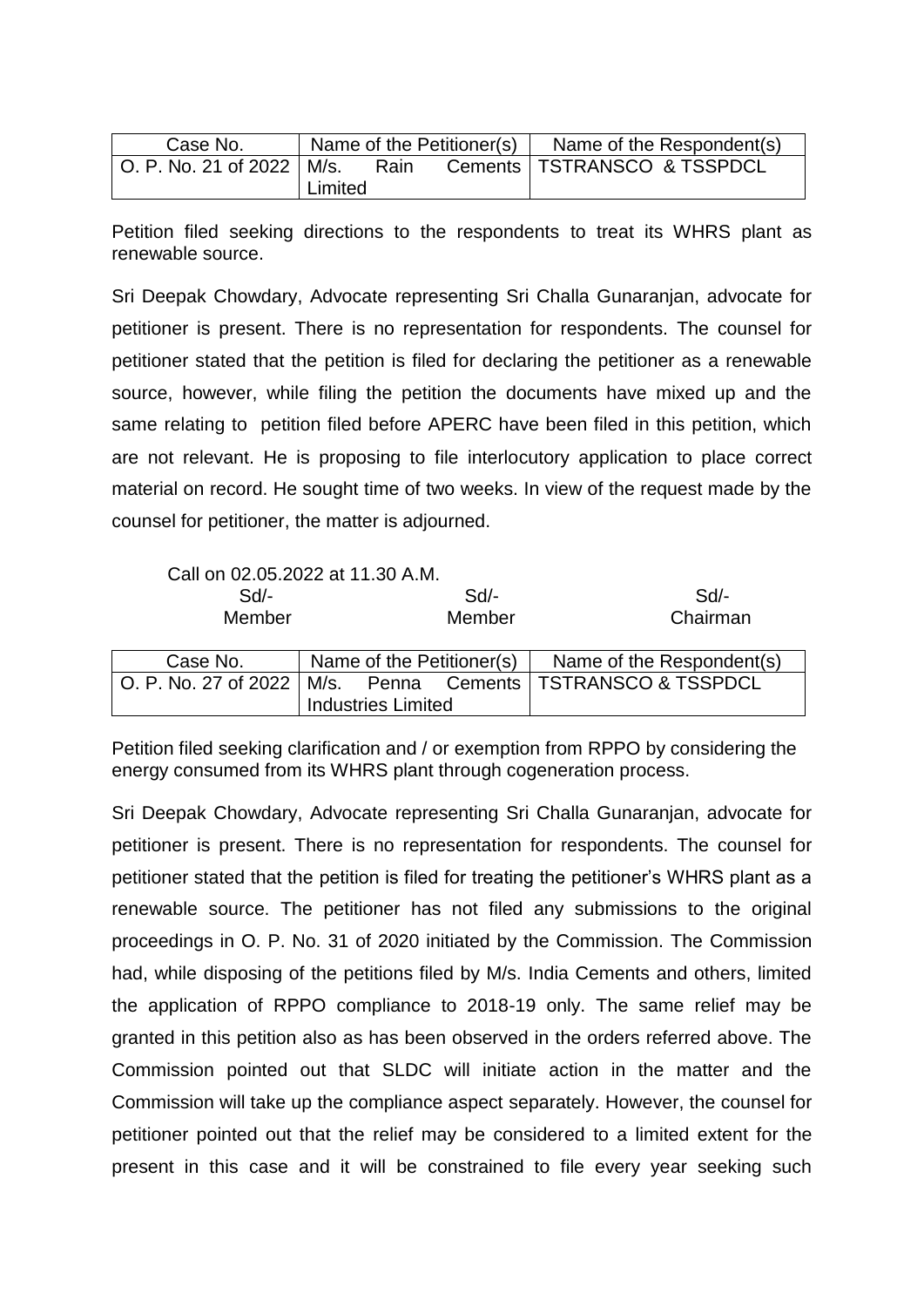exemption. As there is no representation for the respondents and nothing more can be added by them apart from the findings reached already by the Commission, the matter is reserved for orders.

| $Sd$ -<br>Member        | $Sd$ -<br>Member                          | $Sd$ -<br>Chairman        |
|-------------------------|-------------------------------------------|---------------------------|
| Case No.                | Name of the Petitioner(s)                 | Name of the Respondent(s) |
| O. P. No. 24 of 2022    | Sri Palabtla Shiva Kumar   AE (Operation) | Farooq                    |
| &                       |                                           | Nagar, TSSPDCL & its      |
| I. A. No. 13 of 0f 2022 |                                           | officers                  |

Petition seeking to punish the respondents for non-compliance of the interim order dated 01.12.2021 in Appeal No. 26 of 2021 passed by the Vidyut Ombudsman.

I. A. filed seeking to release power supply under domestic category against the NR 5152148494 dated 26.09.2021 in compliance of interim order dated 01.12.2021 in Appeal No. 26 of 2021 passed by V. O.

Sri K. Nataraj, Advocate for the petitioner and Sri Mohammad Bande Ali, Law Attachee for respondent are present. The counsel for petitioner stated that the petition is filed for implementation of the interim order passed by the Vidyut Ombudsman. The petitioner has also filed an interlocutory application for interim orders for release of power supply to the domestic connection. The counsel for petitioner stated that the respondents are not complying with the interim order of the Vidyut Ombudsman, as such the petition is filed under the clauses applicable for implementation of the order of the Ombudsman as well as the provisions made in the Conduct of Business Regulations, 2015. The respondents are required to comply with the order and thereafter, they should contest the matter before the Vidyut Ombudsman.

The counsel for petitioner stated that the respondents are demanding payment of amounts towards arrears with which the petitioner or the seller of the premises is not concerned. It is stated in the rejoinder that the present petition is intended for implementing the order of the Vidyut Ombudsman and if the respondents are aggrieved by the said order, they may take appropriate remedies.

The representative of the respondents relying in the counter affidavit stated that the present is not maintainable and the petitioner has an opportunity to seek implementation of the order Vidyut Ombudsman before the said authority itself. The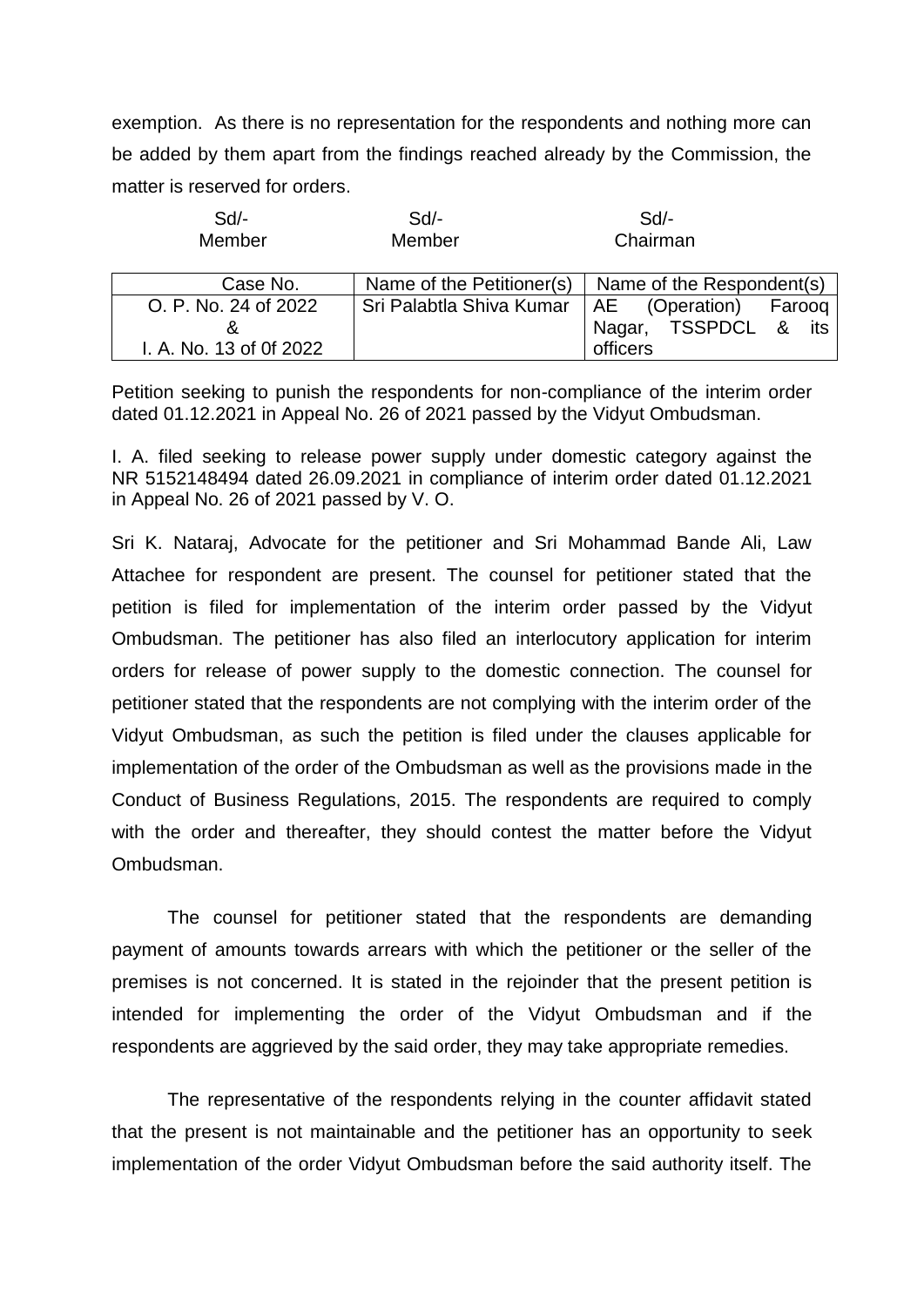present petition is filed invoking clauses in the Business Regulation, 2015 which pertain to the orders of the Commission and not that of the Vidyut Ombudsman. The respondents being aggrieved by the order of the Ombudsman have already approached the Hon'ble High Court, but the same is not yet registered. In any case, the petitioner should have pursued the appeal before the Ombudsman without waiting for disposal of the same, has approached the Commission with this petition.

The Commission sought to know from the counsel for petitioner as to what is the stand of the petitioner insofar as maintainability of the petition, as nothing is mentioned in reply to the contention of the respondents made in the counter. The counsel for petitioner did not provide any answer to the same. Further, the representative of the respondents sought to rely on the judgment of the Hon'ble Supreme Court in Civil Appeal No. 1815 of 2020 in the matter between Telangana State Southern Power Distribution Company Limited & Anr. Vs. M/s. Srigdha Beverages. The said judgment requires the purchaser of the premises or industrial unit to pay the earlier owner dues.

In view of the submissions of the parties, the matter is reserved for orders.

| Sd<br>Member | $Sd$ -<br>Member                                | Sd<br>Chairman                                                    |
|--------------|-------------------------------------------------|-------------------------------------------------------------------|
| Case No.     | Name of the Petitioner(s)                       | Name of the Respondent(s)                                         |
|              | Institute of Oncology<br><b>Private Limited</b> | O. P. No. 25 of 2022   M/s. The Hyderabad   TSTRANSCO & TSDISCOMs |

Petition filed seeking payment of amount towards power supplied to the respondent Nos. 1 and 2 from February, 2018 to November, 2021.

Sri KSSV. Raghava Reddy, Advocate representing Sri P. Narender Naik, Advocate for petitioner and Sri Mohammad Bande Ali, Law Attachee for respondents are present. The counsel for petitioner sought time for filing the rejoinder to the counter affidavit, however, the counter affidavit has not been received by him till date. A copy of the counter affidavit is made available by the respondents during the course of hearing. The counsel for petitioner sought two weeks time for filing rejoinder and hearing may be scheduled in the month of June, 2022. The Commission, while recording the receipt of counter affidavit, directs the petitioner to file the rejoinder within two weeks that is by 02.05.2022 duly serving a copy to the respondents. The